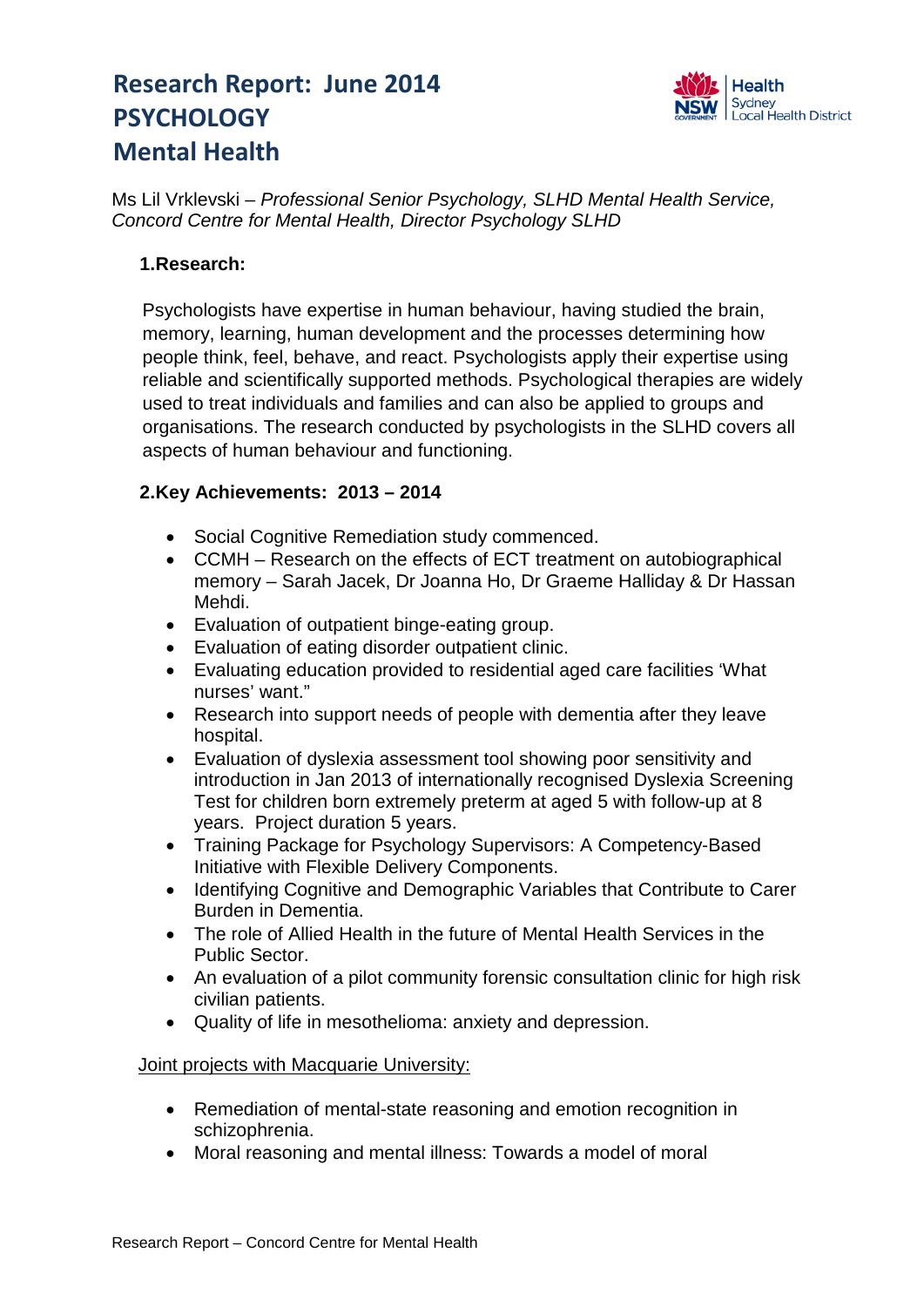### ECT Research

ECT is a very efficacious form of treatment still used for major psychiatric disorders including depression and schizophrenia. One reason for its ongoing use is that it typically bypasses many of physical side effects that occur as a result of the medications, such as the metabolic syndrome and cardiac problems. However ongoing cognitive impairment can occur as a result of ECT, however the specifics of some of this are unclear.

There is evidence to suggest that index ECT treatment can affect autobiographical memory but whether maintenance ECT (mECT – ECT given continuously following an index course) leads to ongoing impairments is presently unclear. We have established a protocol which enables us to review the cognitive functioning of patients to determine any cognitive change over time. Review of mood and anaesthetic review are also goals of this clinic.

In 2009 discussion commenced between Sarah Jacek and Dr Hassan Mehdi regarding assessment of patients prior to, and following index ECT and assessment during maintenance ECT. Some assessments were conducted but no formal evaluation was done at this time.

In 2012 talks re-commenced between Sarah Jacek, Dr Mehdi as well as Dr Graeme Halliday and Dr Joanna Ho regarding establishing a protocol to routinely evaluate the cognitive functioning of patients receiving mECT In March 2013 testing commenced on patients. Dr Andrew Jones joined the team in November 2013. Patient testing is currently ongoing.

#### SoCog Program

Social cognitive remediation using the SoCog program (developed by Dr Pamela Marsh) trains people in two areas:

- i. Mental state reasoning (such as irony, metaphor, and humour) as well as
- ii. emotion recognition training.

The program has been well received by consumers and pilot tests have demonstrated a trend towards improved recognition of emotion, as well as some generalisation to more complex theory of mind tasks.

Cognitive impairment is a key and enduring symptom of schizophrenia, with significant functional implications. In fact, cognitive impairment is believed to be a good predictor of functional outcome in this population (Green, 2006). One aspect of cognition is a concept called social cognition, which involves the processes by which people understand others in social situations. Difficulties with processing this information have significant effects on how people socialize as well as their relationships and how much they isolate. In a review of 15 studies (Schmidt et al, 2011) social cognition was found to be a mediating variable between poor cognitive functioning and functional outcome.

- July 2011 Contact made with Dr Marsh to begin using the program at **CCMH**
- January 2012 training was done with staff at CCMH to begin running SoCog groups